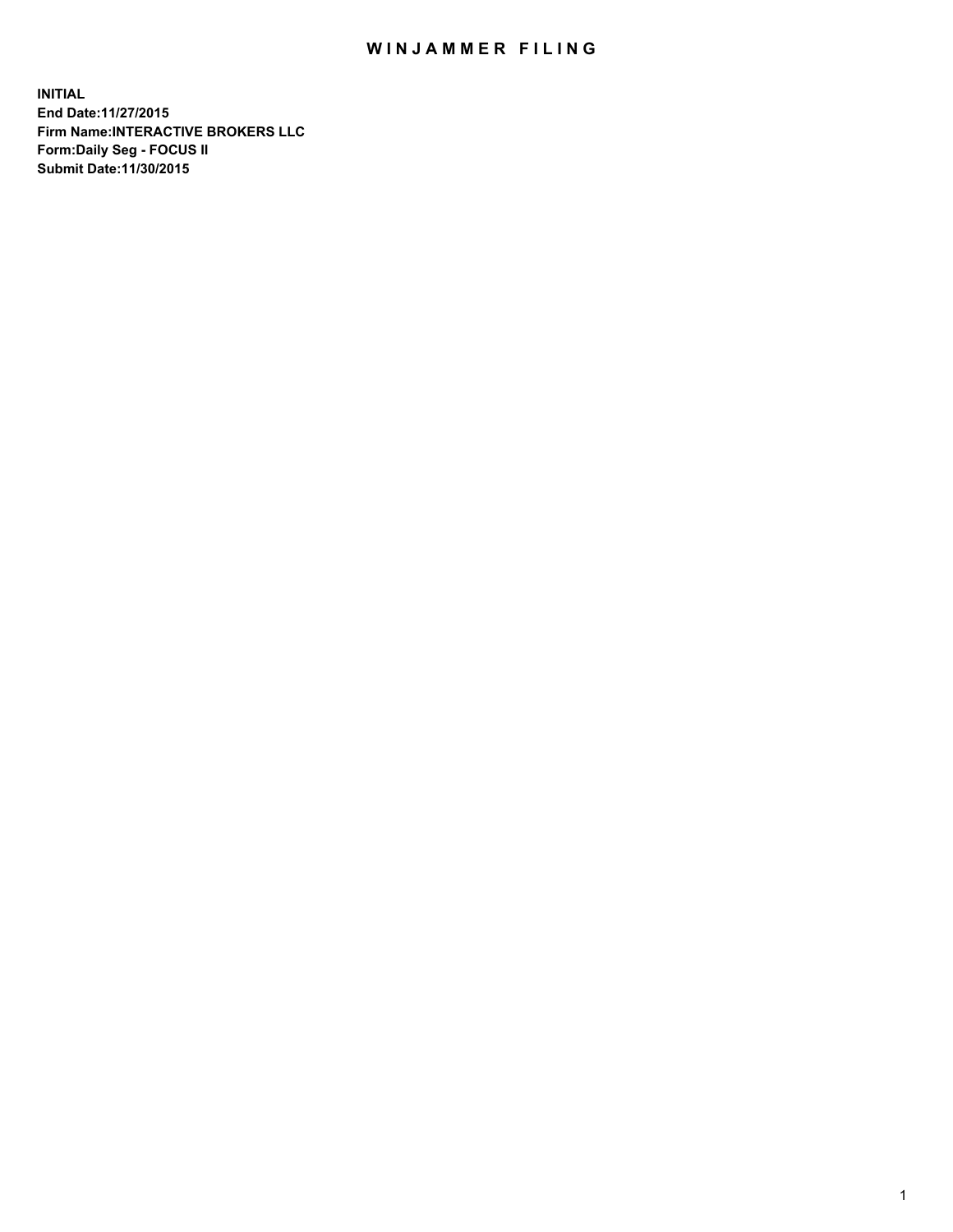## **INITIAL End Date:11/27/2015 Firm Name:INTERACTIVE BROKERS LLC Form:Daily Seg - FOCUS II Submit Date:11/30/2015 Daily Segregation - Cover Page**

| Name of Company<br><b>Contact Name</b><br><b>Contact Phone Number</b><br><b>Contact Email Address</b>                                                                                                                                                                                                                          | <b>INTERACTIVE BROKERS LLC</b><br><b>Alex Parker</b><br>203-618-7738<br>aparker@interactivebrokers.com |
|--------------------------------------------------------------------------------------------------------------------------------------------------------------------------------------------------------------------------------------------------------------------------------------------------------------------------------|--------------------------------------------------------------------------------------------------------|
| FCM's Customer Segregated Funds Residual Interest Target (choose one):<br>a. Minimum dollar amount: ; or<br>b. Minimum percentage of customer segregated funds required:% ; or<br>c. Dollar amount range between: and; or<br>d. Percentage range of customer segregated funds required between:% and%.                         | <u>0</u><br><u>155,000,000 245,000,000</u><br>00                                                       |
| FCM's Customer Secured Amount Funds Residual Interest Target (choose one):<br>a. Minimum dollar amount: ; or<br>b. Minimum percentage of customer secured funds required:%; or<br>c. Dollar amount range between: and; or<br>d. Percentage range of customer secured funds required between: % and %.                          | <u>0</u><br>80,000,000 120,000,000<br>0 <sub>0</sub>                                                   |
| FCM's Cleared Swaps Customer Collateral Residual Interest Target (choose one):<br>a. Minimum dollar amount: ; or<br>b. Minimum percentage of cleared swaps customer collateral required:% ; or<br>c. Dollar amount range between: and; or<br>d. Percentage range of cleared swaps customer collateral required between:% and%. | <u>0</u><br>0 <sub>0</sub><br><u>0 0</u>                                                               |

Attach supporting documents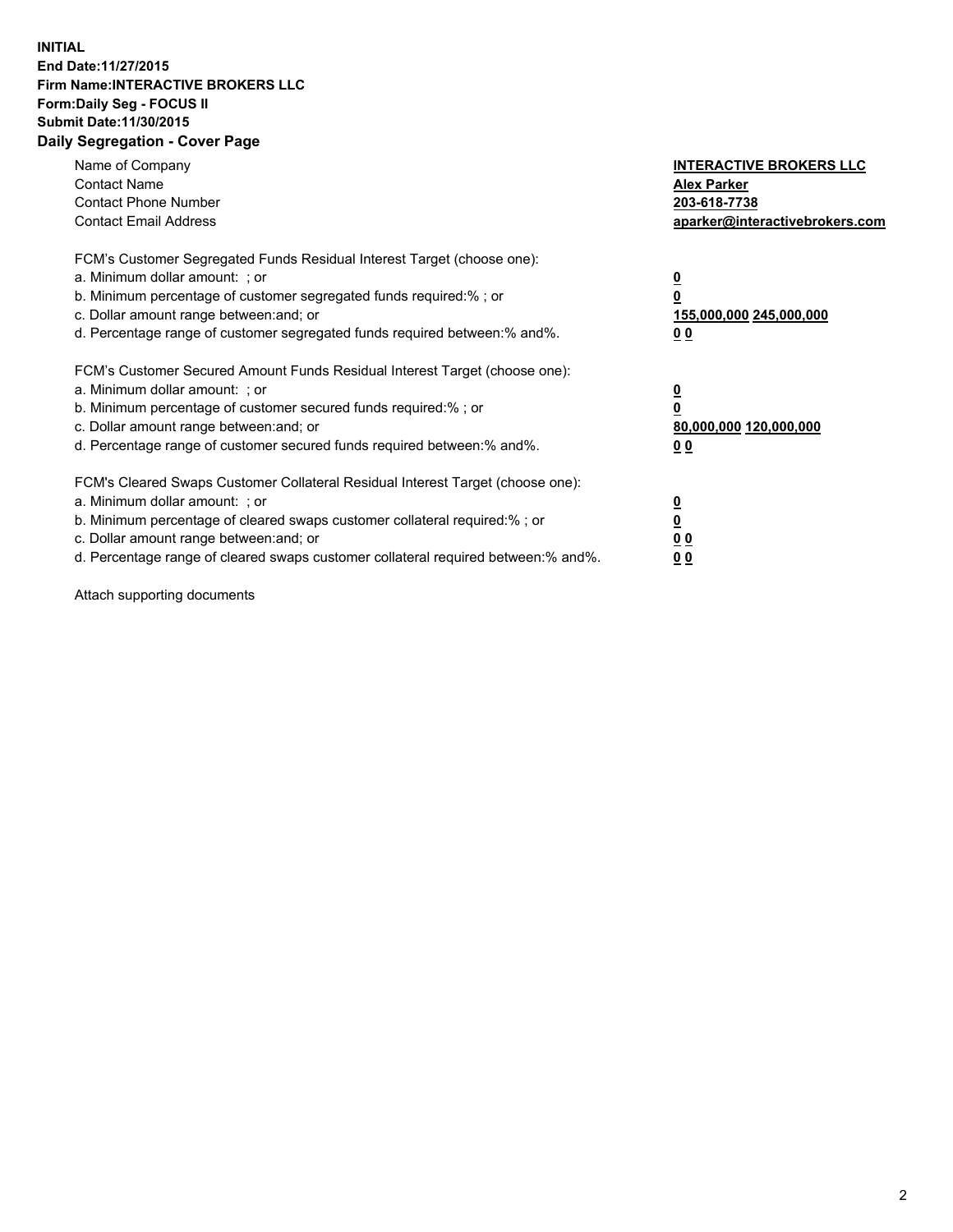## **INITIAL End Date:11/27/2015 Firm Name:INTERACTIVE BROKERS LLC Form:Daily Seg - FOCUS II Submit Date:11/30/2015 Daily Segregation - Secured Amounts**

|     | Daily Segregation - Secured Amounts                                                                        |                                  |
|-----|------------------------------------------------------------------------------------------------------------|----------------------------------|
|     | Foreign Futures and Foreign Options Secured Amounts                                                        |                                  |
|     | Amount required to be set aside pursuant to law, rule or regulation of a foreign                           | $0$ [7305]                       |
|     | government or a rule of a self-regulatory organization authorized thereunder                               |                                  |
| 1.  | Net ledger balance - Foreign Futures and Foreign Option Trading - All Customers                            |                                  |
|     | A. Cash                                                                                                    | 316,632,887 [7315]               |
|     | B. Securities (at market)                                                                                  | $0$ [7317]                       |
| 2.  | Net unrealized profit (loss) in open futures contracts traded on a foreign board of trade                  | 13,778,810 [7325]                |
| 3.  | Exchange traded options                                                                                    |                                  |
|     | a. Market value of open option contracts purchased on a foreign board of trade                             | 19,853 [7335]                    |
|     | b. Market value of open contracts granted (sold) on a foreign board of trade                               | $-27,307$ [7337]                 |
| 4.  | Net equity (deficit) (add lines 1.2. and 3.)                                                               | 330,404,243 [7345]               |
| 5.  | Account liquidating to a deficit and account with a debit balances - gross amount                          | 62,372 [7351]                    |
|     | Less: amount offset by customer owned securities                                                           | 0 [7352] 62,372 [7354]           |
| 6.  | Amount required to be set aside as the secured amount - Net Liquidating Equity                             | 330,466,615 [7355]               |
|     | Method (add lines 4 and 5)                                                                                 |                                  |
| 7.  | Greater of amount required to be set aside pursuant to foreign jurisdiction (above) or line                | 330,466,615 [7360]               |
|     | 6.                                                                                                         |                                  |
|     | FUNDS DEPOSITED IN SEPARATE REGULATION 30.7 ACCOUNTS                                                       |                                  |
| 1.  | Cash in banks                                                                                              |                                  |
|     | A. Banks located in the United States                                                                      | 1,400,149 [7500]                 |
|     | B. Other banks qualified under Regulation 30.7                                                             | 0 [7520] 1,400,149 [7530]        |
| 2.  | Securities                                                                                                 |                                  |
|     | A. In safekeeping with banks located in the United States                                                  | 373,620,328 [7540]               |
|     | B. In safekeeping with other banks qualified under Regulation 30.7                                         | 0 [7560] 373,620,328 [7570]      |
| 3.  | Equities with registered futures commission merchants                                                      |                                  |
|     | A. Cash                                                                                                    | $0$ [7580]                       |
|     | <b>B.</b> Securities                                                                                       | $0$ [7590]                       |
|     | C. Unrealized gain (loss) on open futures contracts                                                        | $0$ [7600]                       |
|     | D. Value of long option contracts                                                                          | $0$ [7610]                       |
|     | E. Value of short option contracts                                                                         | 0 [7615] 0 [7620]                |
| 4.  | Amounts held by clearing organizations of foreign boards of trade                                          |                                  |
|     | A. Cash                                                                                                    | $0$ [7640]                       |
|     | <b>B.</b> Securities                                                                                       | $0$ [7650]                       |
|     | C. Amount due to (from) clearing organization - daily variation                                            | $0$ [7660]                       |
|     | D. Value of long option contracts                                                                          | $0$ [7670]                       |
|     | E. Value of short option contracts                                                                         | 0 [7675] 0 [7680]                |
| 5.  | Amounts held by members of foreign boards of trade                                                         |                                  |
|     | A. Cash                                                                                                    | 77,688,747 [7700]                |
|     | <b>B.</b> Securities                                                                                       | $0$ [7710]                       |
|     | C. Unrealized gain (loss) on open futures contracts                                                        | 5,748,827 [7720]                 |
|     | D. Value of long option contracts                                                                          | 19,861 [7730]                    |
|     | E. Value of short option contracts                                                                         | -27,309 [7735] 83,430,126 [7740] |
| 6.  | Amounts with other depositories designated by a foreign board of trade                                     | 0 [7760]                         |
| 7.  | Segregated funds on hand                                                                                   | $0$ [7765]                       |
| 8.  | Total funds in separate section 30.7 accounts                                                              | 458,450,603 [7770]               |
| 9.  | Excess (deficiency) Set Aside for Secured Amount (subtract line 7 Secured Statement<br>Page 1 from Line 8) | 127,983,988 [7380]               |
| 10. | Management Target Amount for Excess funds in separate section 30.7 accounts                                | 80,000,000 [7780]                |
| 11. | Excess (deficiency) funds in separate 30.7 accounts over (under) Management Target                         | 47,983,988 [7785]                |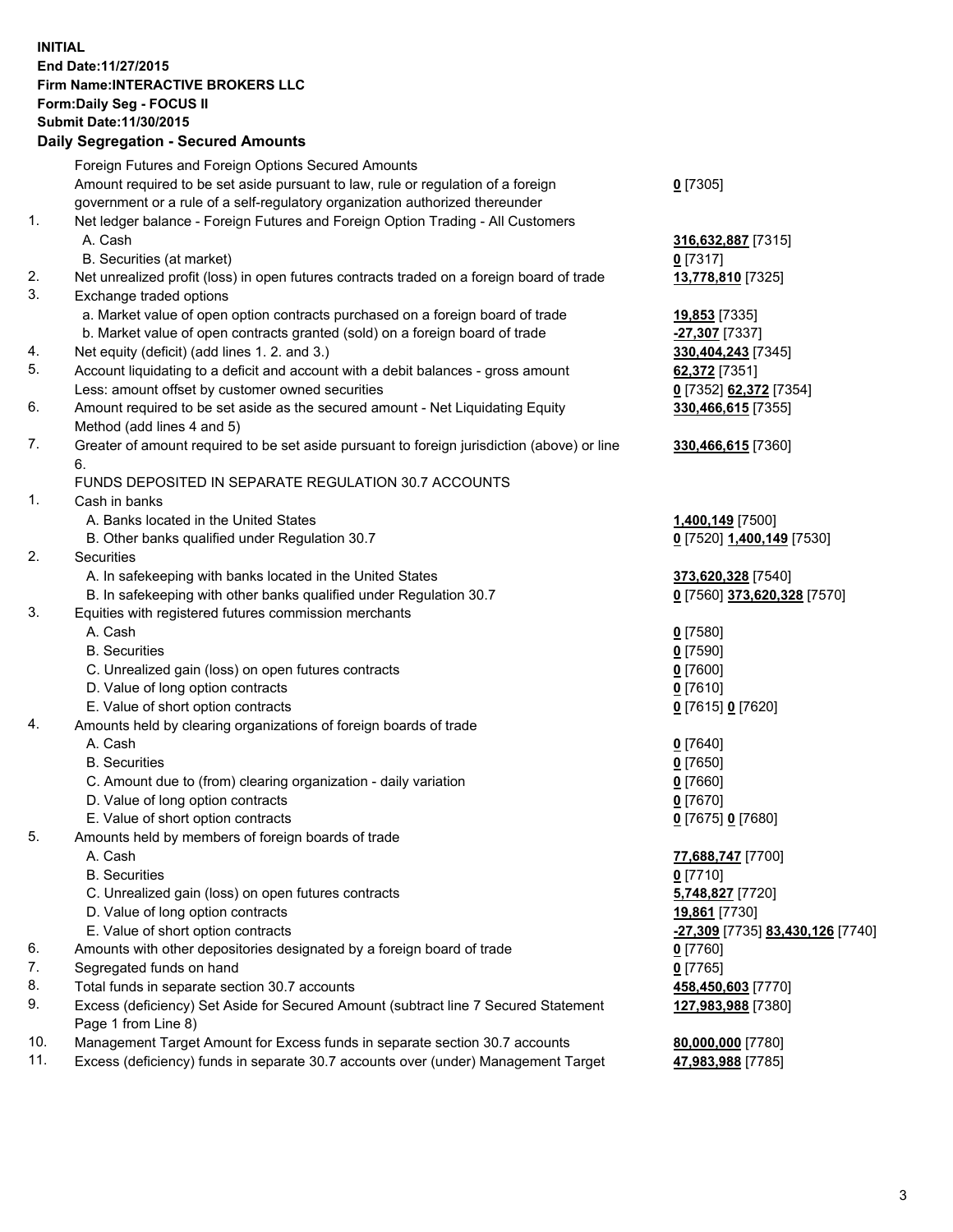**INITIAL End Date:11/27/2015 Firm Name:INTERACTIVE BROKERS LLC Form:Daily Seg - FOCUS II Submit Date:11/30/2015 Daily Segregation - Segregation Statement** SEGREGATION REQUIREMENTS(Section 4d(2) of the CEAct) 1. Net ledger balance A. Cash **2,687,897,760** [7010] B. Securities (at market) **0** [7020] 2. Net unrealized profit (loss) in open futures contracts traded on a contract market **-46,832,448** [7030] 3. Exchange traded options A. Add market value of open option contracts purchased on a contract market **77,464,969** [7032] B. Deduct market value of open option contracts granted (sold) on a contract market **-138,550,246** [7033] 4. Net equity (deficit) (add lines 1, 2 and 3) **2,579,980,035** [7040] 5. Accounts liquidating to a deficit and accounts with debit balances - gross amount **83,859** [7045] Less: amount offset by customer securities **0** [7047] **83,859** [7050] 6. Amount required to be segregated (add lines 4 and 5) **2,580,063,894** [7060] FUNDS IN SEGREGATED ACCOUNTS 7. Deposited in segregated funds bank accounts A. Cash **193,909,470** [7070] B. Securities representing investments of customers' funds (at market) **1,508,026,417** [7080] C. Securities held for particular customers or option customers in lieu of cash (at market) **0** [7090] 8. Margins on deposit with derivatives clearing organizations of contract markets A. Cash **21,440,874** [7100] B. Securities representing investments of customers' funds (at market) **1,120,447,986** [7110] C. Securities held for particular customers or option customers in lieu of cash (at market) **0** [7120] 9. Net settlement from (to) derivatives clearing organizations of contract markets **-3,944,688** [7130] 10. Exchange traded options A. Value of open long option contracts **77,432,585** [7132] B. Value of open short option contracts **-138,517,871** [7133] 11. Net equities with other FCMs A. Net liquidating equity **0** [7140] B. Securities representing investments of customers' funds (at market) **0** [7160] C. Securities held for particular customers or option customers in lieu of cash (at market) **0** [7170] 12. Segregated funds on hand **0** [7150] 13. Total amount in segregation (add lines 7 through 12) **2,778,794,773** [7180] 14. Excess (deficiency) funds in segregation (subtract line 6 from line 13) **198,730,879** [7190] 15. Management Target Amount for Excess funds in segregation **155,000,000** [7194] **43,730,879** [7198]

16. Excess (deficiency) funds in segregation over (under) Management Target Amount Excess